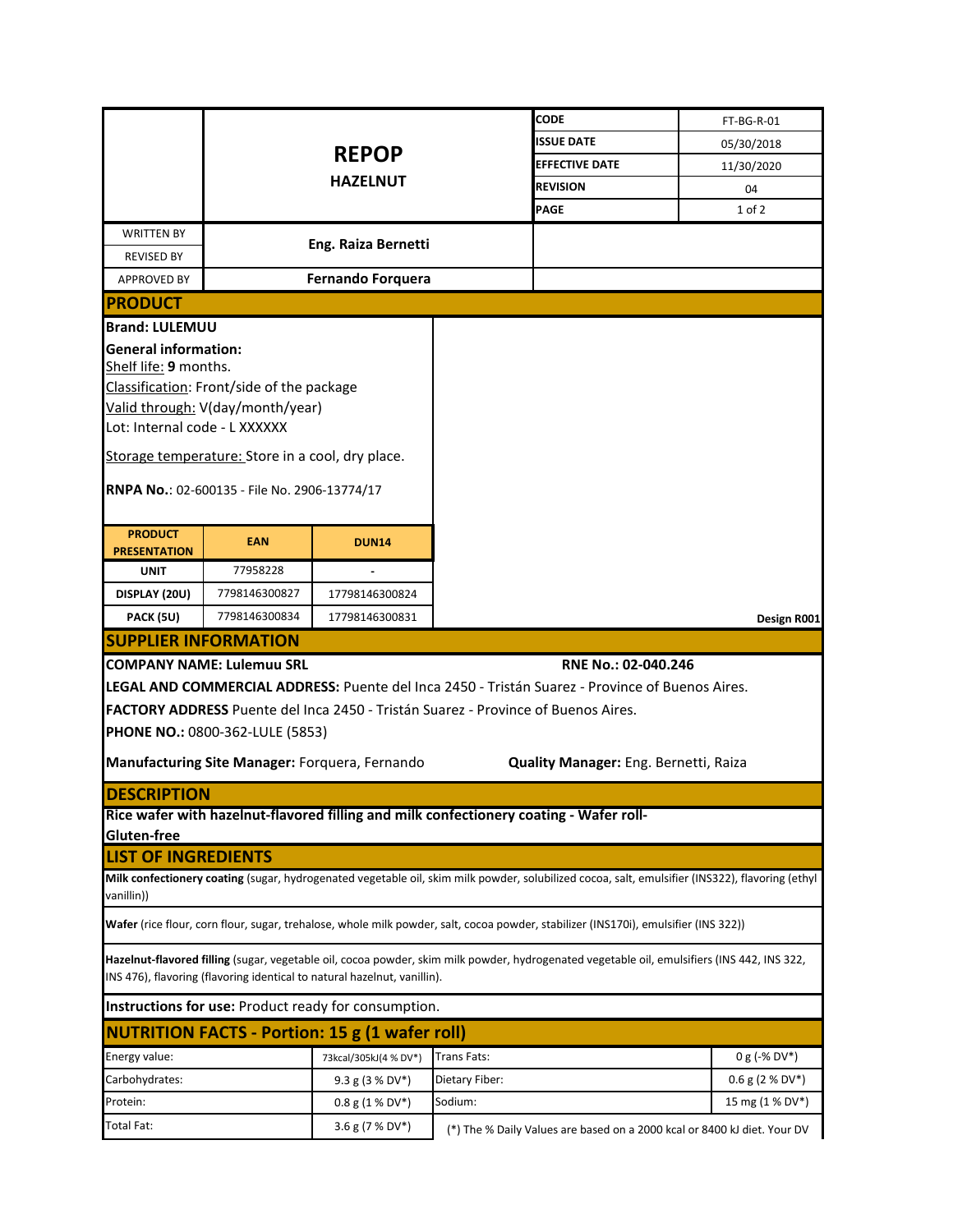| Saturated Fats:                                                                                                                                                                                                                                                                                                                                                                                                                                                                                               | 2.3 g (10 % DV*) | may be higher or lower depending on your energy needs.                  |                                      |                                 |
|---------------------------------------------------------------------------------------------------------------------------------------------------------------------------------------------------------------------------------------------------------------------------------------------------------------------------------------------------------------------------------------------------------------------------------------------------------------------------------------------------------------|------------------|-------------------------------------------------------------------------|--------------------------------------|---------------------------------|
| <b>PRODUCTION PROCESS</b>                                                                                                                                                                                                                                                                                                                                                                                                                                                                                     |                  |                                                                         |                                      |                                 |
| The raw material mixing process according to the formulation begins. The powder mixture is placed in the extruder and the co-extrusion<br>process begins together with the filling. The dough obtained is placed in the cutter and laminator, which cuts the filled dough to the<br>predetermined size, and then is baked and cooled. Wafers are placed in the coating machine and, then, the cooling process begins. Lastly, the<br>product is primary, secondary and tertiary-packaged and then palletized. |                  |                                                                         |                                      |                                 |
| <b>PRODUCT PRESENTATION</b>                                                                                                                                                                                                                                                                                                                                                                                                                                                                                   |                  |                                                                         |                                      |                                 |
| 6 DISPLAY BOXES (20 GRAMS EACH) - 140 BOX PALLET<br>24-PACKAGE BOX*5 UNITS (15 GRAMS EACH) - 140-BOX PALLET                                                                                                                                                                                                                                                                                                                                                                                                   |                  |                                                                         |                                      |                                 |
| LEGISLATION APPLICABLE TO THE PRODUCT                                                                                                                                                                                                                                                                                                                                                                                                                                                                         |                  |                                                                         |                                      |                                 |
| <b>TYPE OF LEGISLATION</b>                                                                                                                                                                                                                                                                                                                                                                                                                                                                                    |                  |                                                                         | <b>ARTICLE /RESOLUTION NO.</b>       |                                 |
| ARGENTINE FOOD CODE                                                                                                                                                                                                                                                                                                                                                                                                                                                                                           |                  | CHAPTER XVII, DIETARY FOODS: Article No. 1383 - (Joint Resolution SPReI | No. 131/2011 and SAGyP No. 414/2011) |                                 |
| <b>ALLERGENS</b>                                                                                                                                                                                                                                                                                                                                                                                                                                                                                              |                  |                                                                         |                                      |                                 |
| <b>Allergens present</b>                                                                                                                                                                                                                                                                                                                                                                                                                                                                                      |                  | <b>Source</b>                                                           |                                      | <b>Characteristics/Function</b> |
| Milk                                                                                                                                                                                                                                                                                                                                                                                                                                                                                                          |                  | Whole and skim milk                                                     |                                      |                                 |
| <b>Sulfites</b>                                                                                                                                                                                                                                                                                                                                                                                                                                                                                               |                  | Additives                                                               |                                      | Part of ingredients             |
| Soy derivatives                                                                                                                                                                                                                                                                                                                                                                                                                                                                                               |                  | Soy lecithin                                                            |                                      |                                 |
| <b>Allergens possibly present</b>                                                                                                                                                                                                                                                                                                                                                                                                                                                                             |                  | <b>Source</b>                                                           |                                      | <b>Control measures</b>         |
| Peanut                                                                                                                                                                                                                                                                                                                                                                                                                                                                                                        |                  | <b>Production line</b>                                                  |                                      | <b>SSOP</b>                     |
| Hazelnuts                                                                                                                                                                                                                                                                                                                                                                                                                                                                                                     |                  | Production line                                                         |                                      |                                 |
| <b>LOGISTICS INFORMATION</b>                                                                                                                                                                                                                                                                                                                                                                                                                                                                                  |                  |                                                                         |                                      |                                 |
|                                                                                                                                                                                                                                                                                                                                                                                                                                                                                                               |                  |                                                                         | <b>PRIMARY PACKAGING (Unit)</b>      |                                 |
|                                                                                                                                                                                                                                                                                                                                                                                                                                                                                                               |                  | <b>PACKAGING</b>                                                        |                                      | 20 Matte BOPP + 20 Met BOPP     |
|                                                                                                                                                                                                                                                                                                                                                                                                                                                                                                               |                  | PACKAGE WIDTH                                                           |                                      | 4 cm                            |
|                                                                                                                                                                                                                                                                                                                                                                                                                                                                                                               |                  | PACKAGE LENGTH                                                          |                                      | 14 cm                           |
|                                                                                                                                                                                                                                                                                                                                                                                                                                                                                                               |                  | <b>PACKAGE HEIGHT</b>                                                   |                                      | 1.5 cm                          |
|                                                                                                                                                                                                                                                                                                                                                                                                                                                                                                               |                  | DECLARED WEIGHT                                                         |                                      | 15 g                            |
|                                                                                                                                                                                                                                                                                                                                                                                                                                                                                                               |                  |                                                                         | <b>SECONDARY PACKAGING</b>           |                                 |
|                                                                                                                                                                                                                                                                                                                                                                                                                                                                                                               |                  | <b>Product presentation</b>                                             | Pack (x5)                            | Display (x20)                   |
|                                                                                                                                                                                                                                                                                                                                                                                                                                                                                                               |                  | PACKAGING                                                               | Crystal BOPP                         | Cardboard                       |
|                                                                                                                                                                                                                                                                                                                                                                                                                                                                                                               |                  | PACKAGE WIDTH                                                           | 15 cm                                | 12 cm                           |
|                                                                                                                                                                                                                                                                                                                                                                                                                                                                                                               |                  | <b>PACKAGE LENGTH</b>                                                   | 20 cm                                | 14 cm                           |
|                                                                                                                                                                                                                                                                                                                                                                                                                                                                                                               |                  | PACKAGE HEIGHT<br><b>TOTAL WEIGHT (Prod+package)</b>                    | 2 cm                                 | 9.5 cm<br>300 g                 |
|                                                                                                                                                                                                                                                                                                                                                                                                                                                                                                               |                  |                                                                         | 75 g<br><b>TERTIARY PACKAGING</b>    |                                 |
|                                                                                                                                                                                                                                                                                                                                                                                                                                                                                                               |                  | <b>Product presentation</b>                                             | Pack (x5)                            | Display (x20)                   |
|                                                                                                                                                                                                                                                                                                                                                                                                                                                                                                               |                  | PACKAGING                                                               |                                      |                                 |
|                                                                                                                                                                                                                                                                                                                                                                                                                                                                                                               |                  | PACKAGE WIDTH                                                           |                                      | Corrugated cardboard<br>29 cm   |
|                                                                                                                                                                                                                                                                                                                                                                                                                                                                                                               |                  | PACKAGE LENGTH                                                          |                                      | 65.5 cm                         |
|                                                                                                                                                                                                                                                                                                                                                                                                                                                                                                               |                  | PACKAGE HEIGHT                                                          |                                      | 40.5 cm                         |
|                                                                                                                                                                                                                                                                                                                                                                                                                                                                                                               |                  | <b>TOTAL WEIGHT (Prod+package)</b>                                      |                                      | 1.800 kg                        |
| <b>PALLET</b>                                                                                                                                                                                                                                                                                                                                                                                                                                                                                                 |                  |                                                                         |                                      |                                 |
|                                                                                                                                                                                                                                                                                                                                                                                                                                                                                                               |                  | PACKAGE LENGTH                                                          |                                      | 95 cm                           |
|                                                                                                                                                                                                                                                                                                                                                                                                                                                                                                               |                  | PACKAGE+PALLET HEIGHT                                                   |                                      | 175 cm                          |